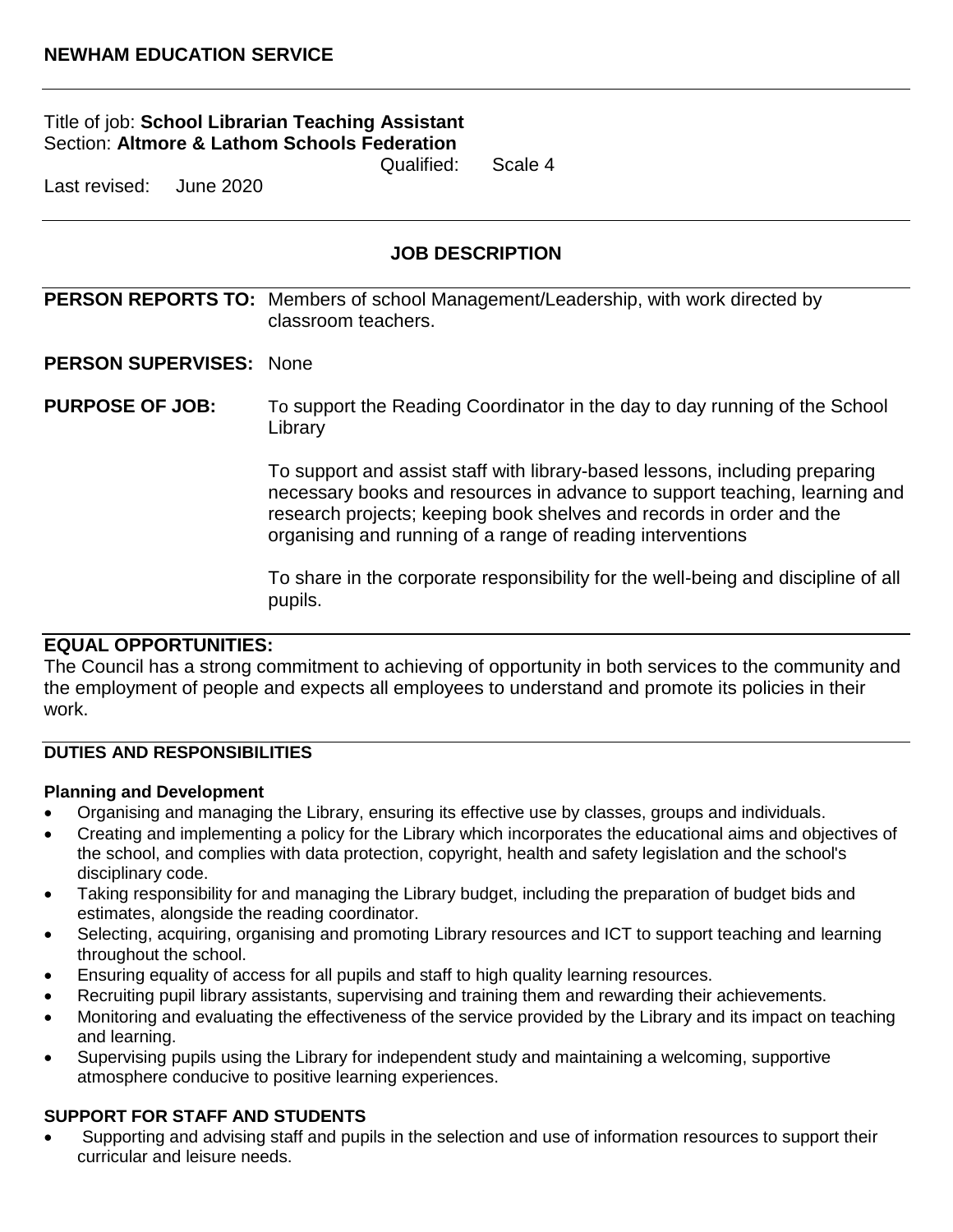- Planning and delivering a programme to support the development and teaching of information literacy and learning skills in partnership with teaching staff, and reinforcing these skills where appropriate.
- Promoting reading and the enjoyment of reading in all its forms.
- Promoting and publicising the services provided by the Library to the whole school community.
- Exploiting every opportunity for own professional development, sharing INSET opportunities with colleagues and other librarians, as well as maintaining a comprehensive awareness of current developments in information and library management, education and children's literature.
- Developing and maintaining links with other libraries and relevant organisations.

## **The Librarian should:**

- Be included in staff meetings to enable the Librarian to raise and discuss relevant issues, maintaining the high profile of the library across the school.
- Be line-managed by a member of the School Management Team with curricular responsibilities.
- Have the status and authority to employ strategies for the effective management of the library in accordance with all school policies, eg: Health and Safety, Behaviour, Discipline, Inclusion etc.
- Have the authority to manage the library budget in accordance with school procedures and principles of best value, alongside the reading coordinator.

## **Professional development should:**

- Have the same entitlement to INSET and Continuing Professional Development opportunities as teaching staff.
- Be included in the school's staff appraisal programme.
- Be allowed time to network with other School Librarians in the area, attend relevant meetings and actively participate in professional groups outside their school.